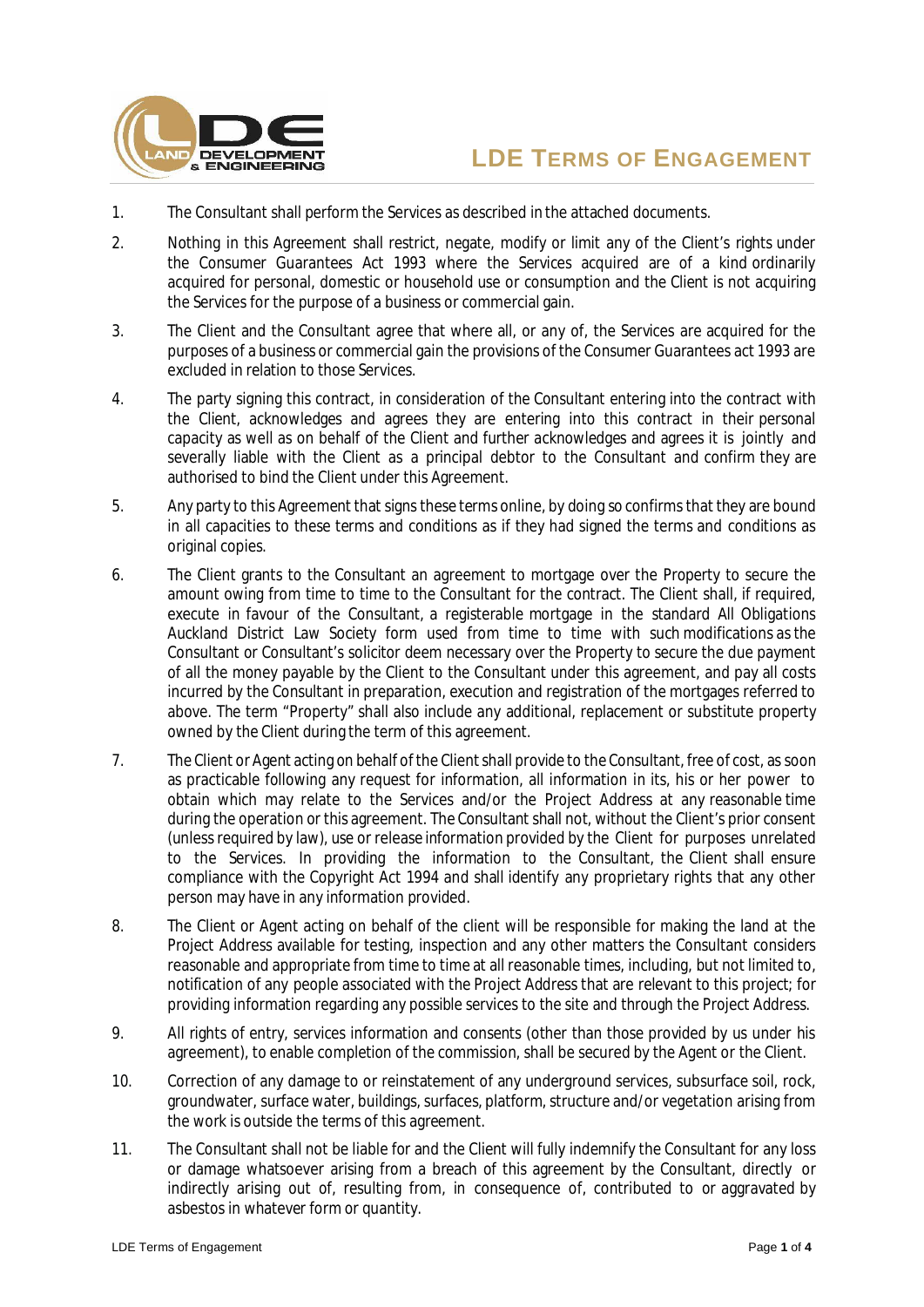- 12. The Client may order variations to the Services in writing or may request the Consultant to submit proposals for variation to the Services. Where the Consultant considers a direction from the Client or any other circumstance is a Variation the Consultant shall notify the Client as soon as practicable. Such Variations shall not form part of the terms between the Consultant and the Client until they are recorded in writing and signed by the parties.
- 13. The Client will inform the Consultant immediately of any unforeseen changes, new developments, or other issues that impact and influence this project and provide the Consultant with all information relating to the same as it may be in the direct or indirect control of the Consultant, so that the Consultant can inspect, consider and adjust appropriately.
- 14. The Client shall pay the Consultant for the Services the fees and expenses at the times and in the manner set out in the attached documents. Where this Agreement has been entered by an agent (or a person purporting to act as agent) on behalf of the Client, the agent and Client shall be jointly and severally liable for payment of all fees and expenses due to the Consultant under this Agreement.
- 15. All amounts payable by the Client shall be paid upon receipt of the relevant invoice being mailed to the Client. Late payment shall constitute a default, and the client shall pay default interest on overdue amounts from the date that the payment falls due at a rate of 2% per month and in addition the costs of any actions taken by the Consultant to recover the debt, including but not limited to legal costs on a solicitor to client basis and the Consultant's time and expense in resolving the default by the Client.
- 16. Where Services are carried out on a time charge basis, the Consultant may purchase such incidental goods and/or Services as are reasonably required for the Consultant to perform the Services. The cost of obtaining such incidental goods and/or Services shall be payable by the Client. The Consultant shall maintain records which clearly identify time and expenses incurred copies of which will be made available to the Client upon request.
- 17. The Consultant retains all rights whatsoever, including but not limited to intellectual property, copyright and ownership of all data, information, drawings, specifications reports and any other documents whatsoever obtained, derived and prepared by the Consultant in the course of the Works. The Client shall be entitled such them or copy them only for the Works to which the Services relate and the purpose for which they are intended. The ownership of data and factual information collected by the Consultant and paid for by the Client shall, after payment by the Client in full, lie with the Client. The Client may reproduce drawings, specifications, and other documents in which the Client has ownership, as reasonably required in connection with the Project, but not otherwise without the prior written consent of the Consultant in its unfettered discretion. The Client shall have no right to use any such documents where any or all of the fees and expenses to the Consultant remain outstanding and all reports, data, information and advice shall be deemed invalid and the Consultant will not be legally bound by it in any way whatsoever.
- 18. Where the Consultant breaches this Agreement, the Consultant is liable to the Client for reasonably foreseeable claims, damages, liabilities), losses or expenses caused directly by the breach. The Consultant shall not be liable to the Client under this Agreement for the Client's indirect, consequential, or special loss, or loss of profit, however arising, whether under contract, in tort or otherwise.
- 19. The maximum aggregate amount payable, whether in contract, tort or otherwise, in relation to claims, damages, liabilities, losses or expenses, shall be five times the fee (exclusive of GST and disbursements) but in any event not greater than \$NZ250,000.
- 20. Without limiting any defences, a Party may have under the Limitation Act 2010, neither Party shall be considered liable for any loss or damage resulting from any occurrence unless a claim is formally made on a Party within 6 years from completion of the Services.
- 21. The Consultant acknowledges that the Consultant currently holds a policy of Professional Indemnity insurance for the amount of liability under clause 19. The Consultant undertakes to use all reasonable endeavours to maintain a similar policy of insurance for six years after the completion of the Services.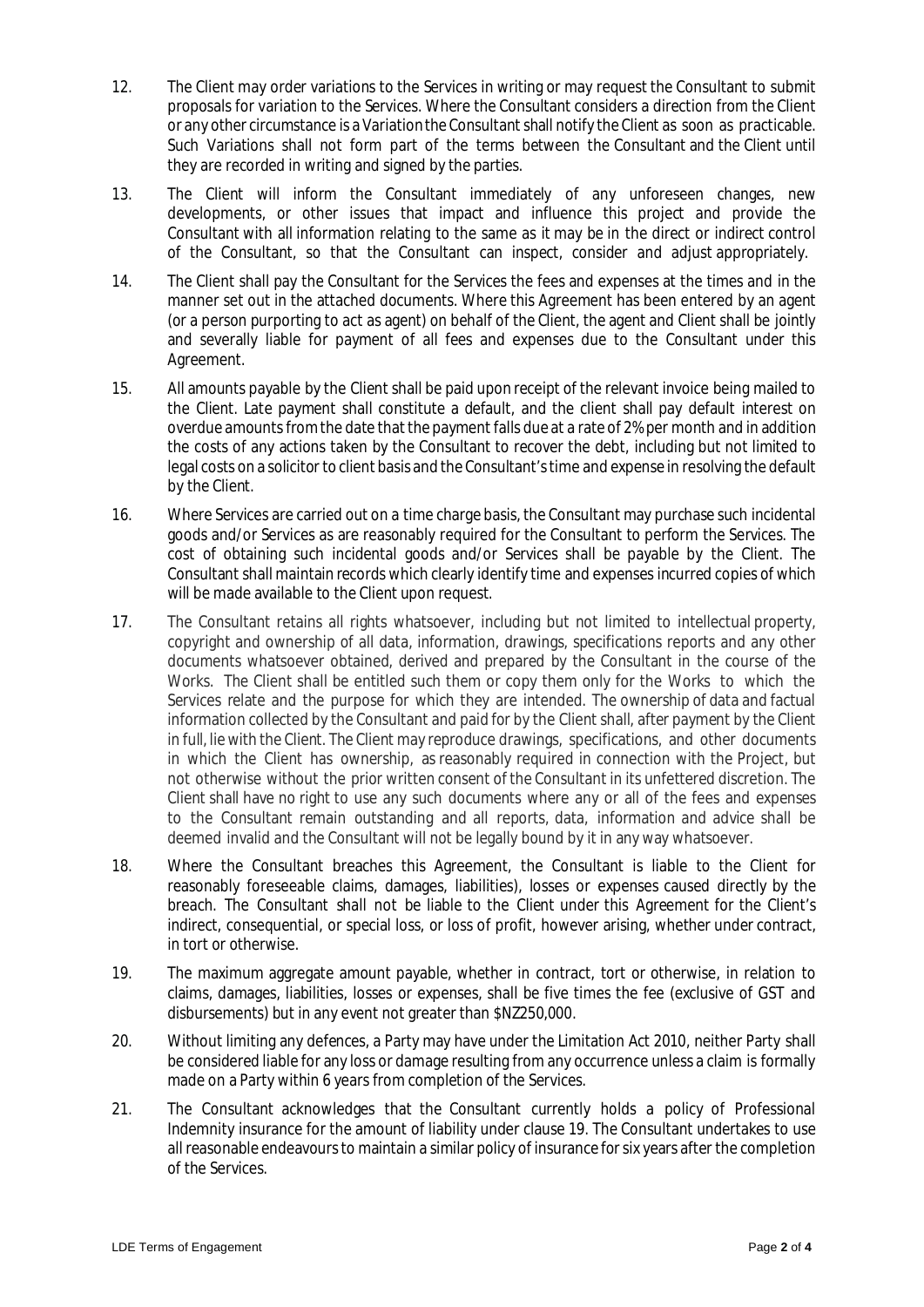- 22. If either Party is found liable to the other (whether in contract, tort or otherwise), and the claiming Party and/or a Third Party has contributed to the loss or damage, the liable Party shall only be liable to the proportional extent of its own contribution and in any event, the Consultant's liability shall be limited as set out in these terms.
- 23. The Consultant and the Client will be aware of and comply with, any relevant obligations imposed on them under the Health and Safety at Work Act 2015 (the "Act"). The Consultant has not and will not assume any duty imposed on the Client from time to time pursuant to the Act arising out of this engagement.
- 24. The Client may suspend all or part of the Services by notice in writing to the Consultant who shall immediately make arrangements to stop the Services and minimise further expenditure. The Client and the Consultant may (in the event the other Party is in material default) terminate the Agreement by notice to the other Party. Suspension or termination shall not prejudice or affect the accrued rights or claims and liabilities of the Parties.
- 25. The Parties shall attempt in good faith to settle any dispute by mediation.
- 26. This Agreement is governed by the New Zealand law, the New Zealand courts have jurisdiction in respect of this Agreement, and all amounts are payable in New Zealand dollars.
- 27. The Client and the Consultant each agree that they shall not, during the provision of the Services and for a period of 6 months following either completion of the Services or termination of the Services by either party, solicit or entice away from employment any employee of the other who was involved in either the provision or receipt of the Services.
- 28. The Client shall not assign any of its rights or obligations under these terms and conditions without the prior written consent of the Consultant, such consent which shall not to be unreasonably withheld if the following conditions are fulfilled:
	- (a) the Client is not in breach of any of its obligations under these terms and conditions (including, but not limited to the obligation to pay the Consultant in accordance with the contract price); and
	- (b) a deed of assignment and novation (to be prepared by the Consultant's lawyer at the cost of the Client) is executed by all relevant parties and delivered to the Consultant.
- 29. Where the Client is a New Zealand registered limited liability company:
	- (a) the written consent of the Consultant is required (which shall not be unreasonably withheld or delayed) where there is any change in the legal or beneficial ownership of its shares or where there is a change in the effective management and control of the company; and
	- (b) it has the power to enter into the contract with the Consultant, it has obtained all necessary authorisations to enable it to be bound by these terms and conditions and it is solvent.
- 30. These terms and conditions remain in force notwithstanding any neglect, forbearance or delay in enforcement. The Consultant shall not be deemed to have waived any term or condition unless such waiver shall be in writing and signed by the director of the Consultant and any such waiver shall apply only to the particular transaction to which it refers.
- 31. If any clause or provision of these terms and conditions shall be held illegal or unenforceable by any judgment of any Court or Tribunal having competent jurisdiction, such judgment shall not affect the remaining provisions of the terms and conditions and the balance of which shall remain in full force and effect as if such clause or provision held to be illegal or unenforceable had not been included.
- 32. The Client authorises the Consultant to:
	- (a) Collect, retain and use this information for the purpose of assessing the Client's creditworthiness and suitability; and
	- (b) Disclose information about the Client, whether collected from the Client directly or from any other source to any other credit provider or any credit reporting agency for the purposes of providing or obtaining a credit report (which will involve the credit reporting agency providing information about the Client to the Consultant).